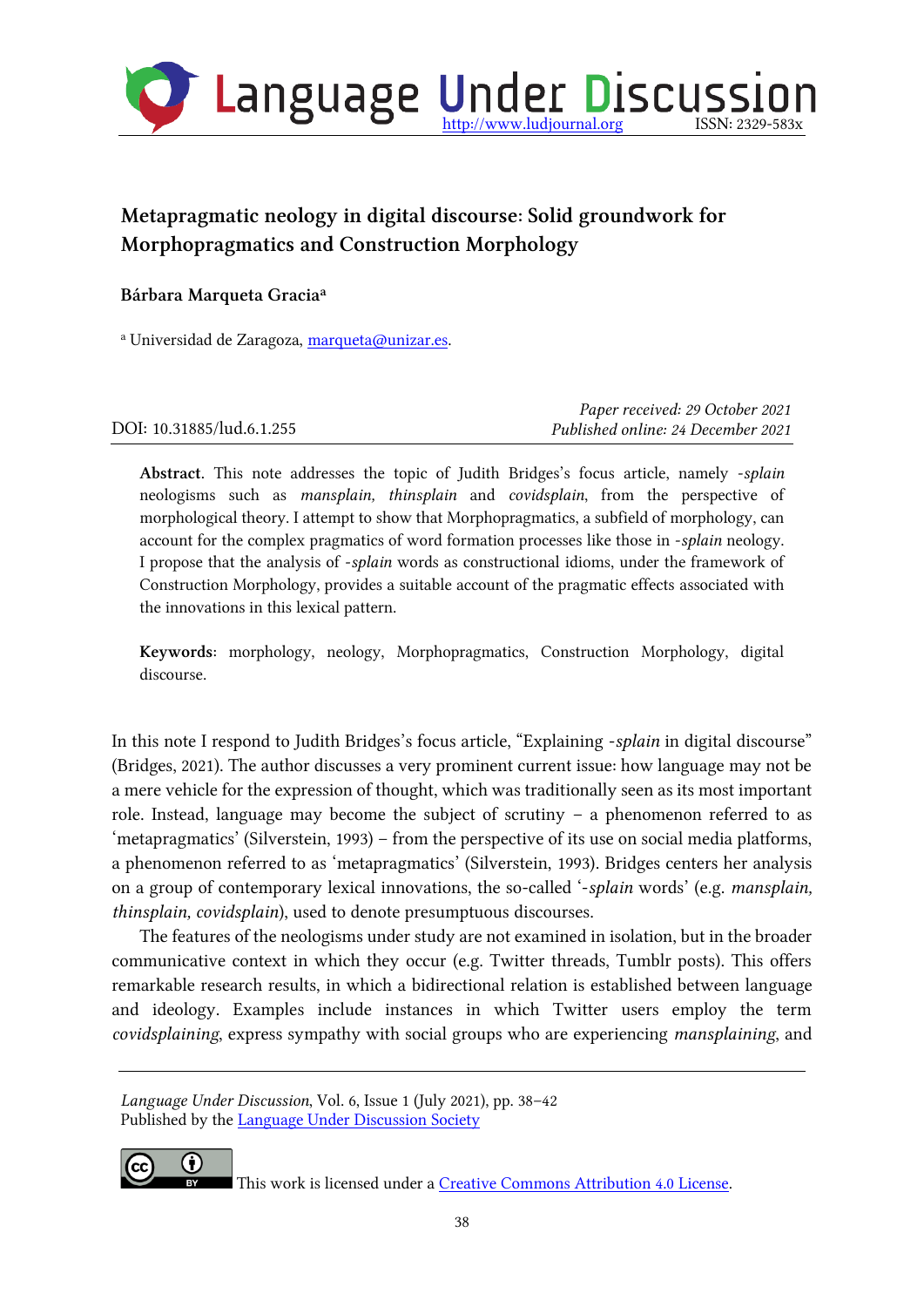when *whitesplaining* is prompted in the context of a 'While Black' Label thread (Bridges, 2021, p. 16): "*@reply: You can understand a woman calling the cops on a black bird watcher who asked her to follow the rules clearly posted in a bird watching area? Clearly she was the aggressor until she decided to be the victim #whitesplain #amycopper [sic] #blacklives matter #emmetttil*".<sup>1</sup>

Bridges's paper assumes a view of language as a collaborative practice, and as such has a sociolinguistic orientation (in the sense of Citizen Sociolinguistics, Rymes et al., 2017). Thus, my goal here is to reflect on how Metapragmatics can be represented from the perspective of the individual speaker's internal grammar. As we know, a traditional divide is said to exist between grammatical competence and performance (Chomsky, 1965). At first, both morphology and neology would be considered as belonging to the former, and thus the paradox arises: provided that speakers access pragmatic knowledge in the context of retrieving and coining new -*splain* words, how is this knowledge represented in the mind of the individual speaker? I will argue for a few promising approaches, including Morphopragmatics and Construction Morphology.

The family of -*splain* coinages is expanding fairly quickly on social media platforms and elsewhere. Indeed, some recognizable features of social media communication, such as asynchrony and intertextuality, clearly facilitate linguistic creativity. Most importantly, the products of individual acts of creativity are recorded and shared rapidly, often in real time (Leppänen et al., 2017). Consequently, I think that the study of neology using digital corpora could lead to some of the most deeply-rooted views on word formation processes being challenged. On the one hand, 'recordability' guarantees that a large amount of *hapaxes* (i.e. onetime occurrences of words) remain registered in the digital record, providing the world's netizens with a more tangible, realistic view of the productivity of morphological processes than ever before. Indeed, prior to the appearance of the Internet, most innovations by anonymous speakers in spontaneous spoken conversations surely received little attention, leaving as they did no or little trace, and thus did not lead to neologisms or become part of the language. On the other hand, the instantaneous spread of language facilitates the quick conventionalization of new words.

#### Morphopragmatics

As Bridges (2021) points out, -*splain* words communicate an annoyance toward the 'enregistered' speech of specific social groups (Agha, 2007; Jones, 2016). They are used to call attention to discourses perceived to be sexist, insensitive or presumptuous, or even as a form of linguistic policing: people's epistemic authority to use -*splain* words is questioned when they do not belong to the social groups perceived as the rightful ones to do so (for instance, women conforming to contemporary beauty standards are shunned when using *thinsplain*) (Bridges, 2017).

It is clear that the research field of Morphopragmatics (Dressler & Barbaresi, 1991; 2011) can best account for the questions raised by the -*splain* phenomenon. According to Dressler and Barbaresi (1991: 49), "Morphopragmatics is interested in the creation, the attitudes towards and evaluations of morphological rules by socially definable groups as users". Instead of analyzing the pragmatics of specific lexical items, a morphopragmatic approach aims to explore the

<sup>1</sup> However, I agree with an anonymous reviewer of this note that the conclusions of the focus article should be confirmed with a quantitative-based study, as the current proposal addresses only a few specific examples.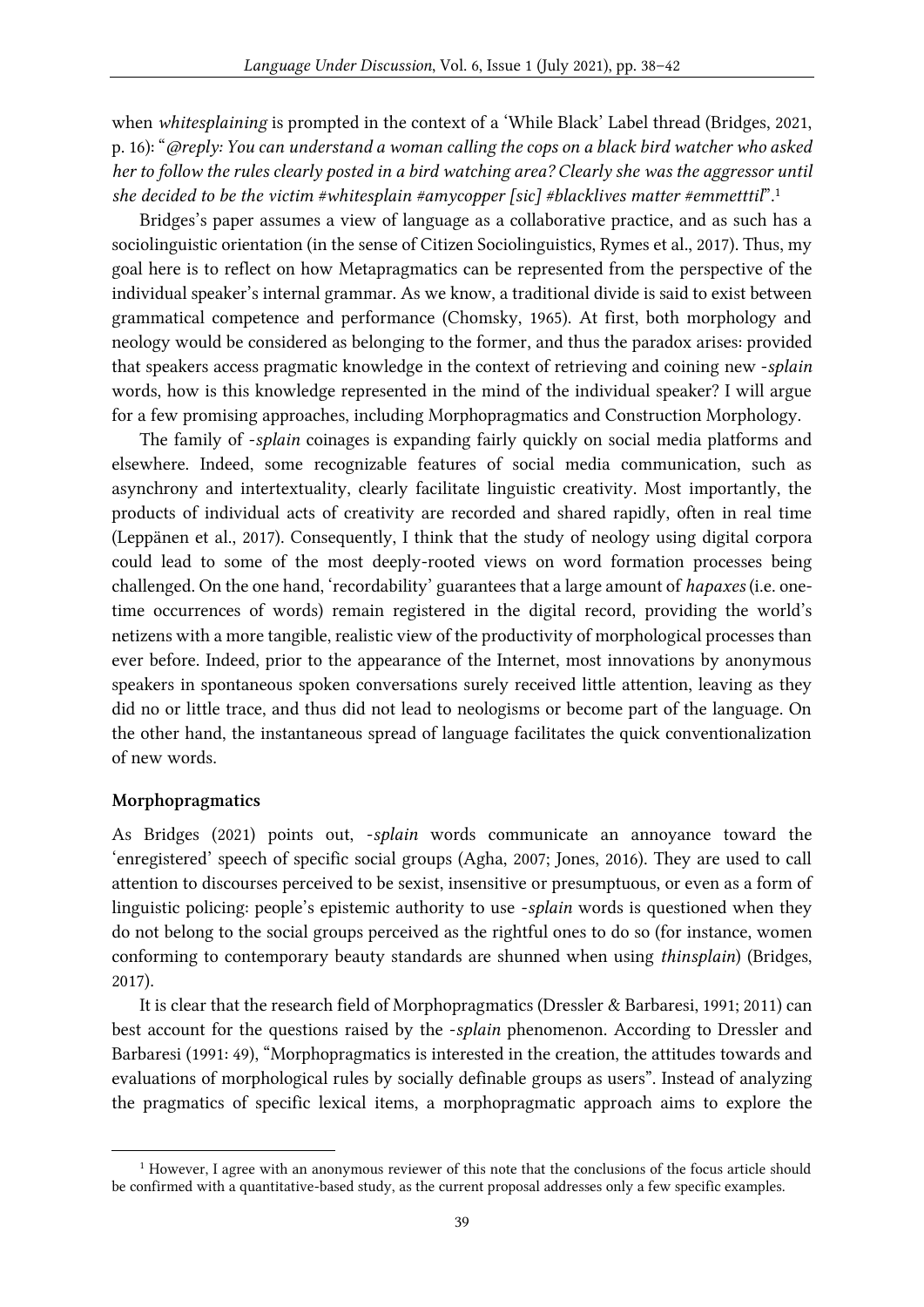morphological processes that seem to involve a pragmatic function. Morphopragmatics has been applied to the study of the context-dependent meaning resolution of diminutive suffixes (Wierzbicka, 1984), the analysis of gendered words (Cantero, 2021), and specific morphological patterns such as *(sugar)-free* constructions (Motsch, 2018). Note that the use of a noun in the variable slot of *-free* words implies the desirability of a lack of something that it is not inherently undesirable, as in *water-free stain remover* or *tree-free greetings*; its 'undesirableness', then, is expressed within the morphological structure. Similarly, -*splain*, from *explain*, develops its special metapragmatic value only through the conventionalization of a morphological schema from an identifiable source word (e.g. *mansplaining*), which is probably no longer needed in order to elucidate the meaning of other -*splain* words, or to create new ones.

A morphopragmatic analysis of -*splain* words implies that there exists in current English an innovative word formation pattern  $[N+splain_v]_v$  that contains a pragmatic feature [presumptuous discourse] which is necessary within the description of its meaning. The advantage of this analysis is that it would reflect how the individual speaker incorporates -*splain* neologisms spontaneously with an intended pragmatic effect. Moreover, the existence of such a morphopragmatic pattern rules out the possibility that the semantic denotation of *explain* ('to make clear or understandable'; 'to give the cause or reason of') will overrule its actual meaning in any potential innovation related to -*splain* forms, because only the use of the verb as the head of a morphologically complex word attains the intended pragmatic effect. What interests the speaker is not to describe a particular kind of discourse (in which case *mansplain* would be understood as 'something explained in a men-like fashion'), but its association with certain linguistically expressed reprehensible linguistic attitudes.

After presenting the specific subdomain of morphology within which -*splain* words might be best considered, I note the theoretical framework that I consider most appropriate to account for the pragmatic information linked to a morphological schema, as in -*splain* words.

#### Construction Morphology

Despite its undeniable contributions to the understanding of the use of neologisms, Bridges's paper does not delve into the exact morphological nature of the words under analysis. There are in fact a few inconsistencies. For example, -*splain* is referred to in different parts of the paper either as a bound morpheme (p. 3), a suffix (p. 2), or a verbal root (p. 17), while the use of each of these has different implications in morphological theory. Considering -*splain* as a suffix would suggest that it has lost its lexical content, namely that it no longer *denotes* something similar or comparable to an act of explaining. By contrast, considering it as a root would suggest a process of compounding (even if the original *mansplain* is a blend), which would lead to other controversies, since English verbal compounding is typically regarded as an unproductive word formation process (Bagasheva, 2011).

Moreover, Bridges assumes, albeit implicitly, that new -*splain* words are created by analogy with their previously existing *-splain* counterparts. Thus, she seems to discard the possibility that *splain* is stored in the speaker's lexicon as an independent morpheme tied to its specific, newly acquired meaning, a semantic extension from the original *explain*, which would be the natural assumption of rule-based approaches to word formation. However, a purely analogical approach is problematic as a means of accounting for lexical innovations such as *covidsplain*, because the -*splain* models include mostly animate nouns to represent the social groups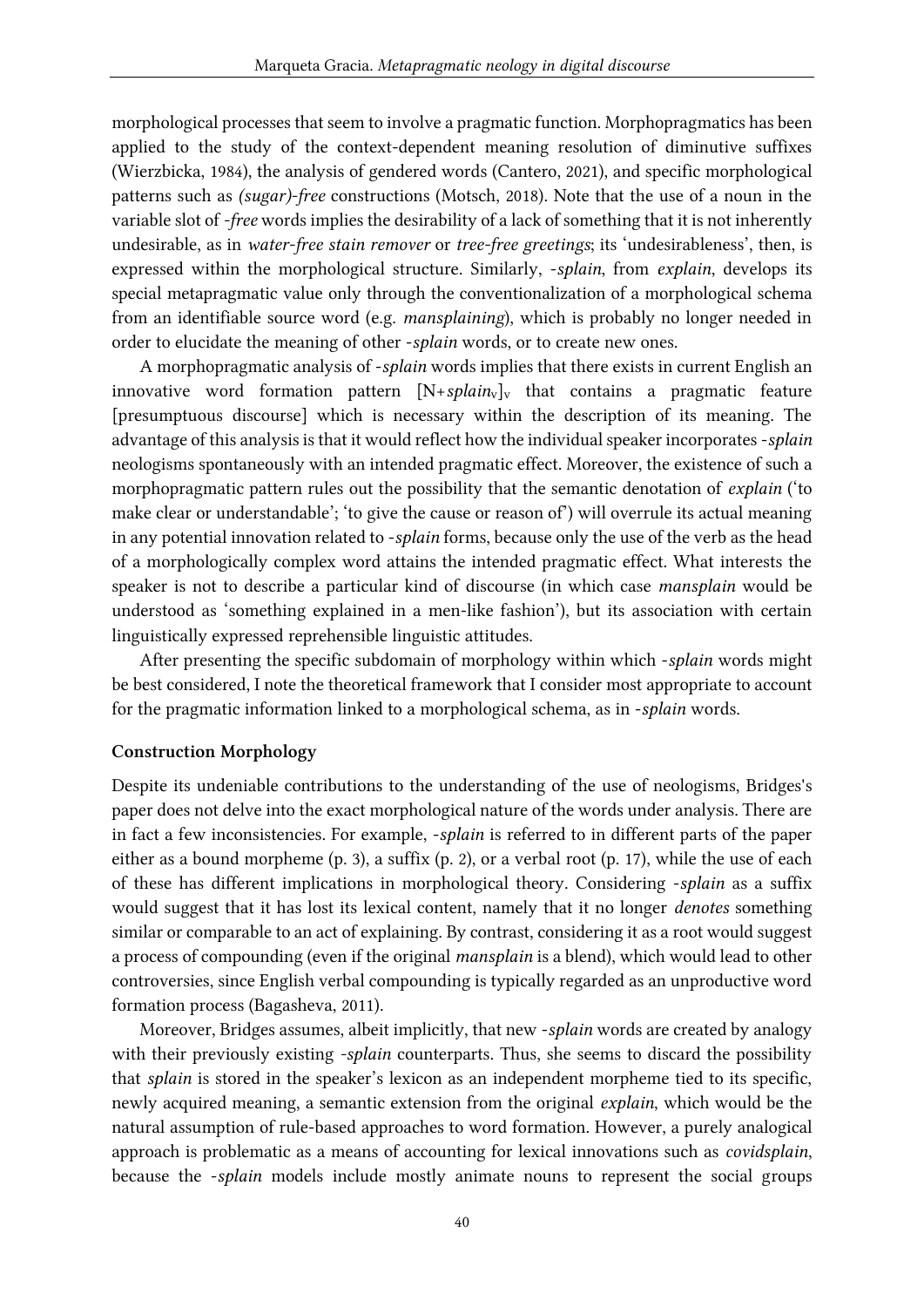responsible for 'splaining', such as man, thin, etc. An example such as *covidsplain* illustrates that the specific metapragmatics of the -*splain* words is no longer accessed through a process of decomposition plus analogical composition (if *man+splain* = 'splain like men [to women]', then *thin+splain* = 'splain like thin people [to overweight people]'). Instead, it has generalized over the whole [x+splain] schema.

Fortunately, Construction Morphology (Booij, 2010; Masini & Audring, 2019) is a morphological theory which has the specific purpose of accounting for both analogy and pattern-based neology, as well as for problematic cases regarding the affixation/compounding divide. It assumes a hierarchical lexicon with different levels of abstraction, from concrete individual words to more abstract patterns, all of which, being schemas, are interconnected via their shared phonetic, morphocategorial, semantic – and, we should add, morphopragmatic – features.

Booij (op. cit.) illustrates the leap from analogical word formation to a morphological pattern with several examples, such as *Watergate*, the original model for the now productive *-gate* word family. *Gate* constructions are better characterized these days as the byproducts of a schema in which there is a variable first member  $[(N)]$  introducing the entity with which the fixed second member, *gate*, meaning 'political scandal', is related (*Iraq-gate, Maggie-gate*, even used in other languages such as Spanish: *Delcygate*) 2 .

In other constructions, previously existing lexemes, such as Dutch adjectives *dol* ('mad') or *stom* ('stupid'), develop an intensifying meaning when appearing as the first member of adjectival compounds (*dolblij* 'very happy', *stomverbaasd* 'very surprised'). These examples show a clear parallelism with -*splain* words in that the fixed members of a construction can receive a specific interpretation when embedded in a complex word. Booij considers them to be *constructional idioms*, that is, schemas with one member specified (which would be the case with -*splain* constructions). In sum, I would like to suggest that -*splain* words are constructional idioms that add to the schema's specification the metapragmatic considerations presented in Bridges's paper, which are evidently absent in the use of the verb *explain* in isolation. Following the conventions of Construction Morphology, the -*splain* construction can be formalized thus:

 $[[x]_{Ni}$  [splain] $v]_{Vi} \leftrightarrow$  [presumptuous discourse related to  $x_i$ ]

Where the first member of the construction is variable (x), but necessarily a noun, and the second member is constant (*splain*), the latter being the one that acts as the head of the construction and provides the verb category for the whole (morphologically complex constructions are right-headed in English). The resulting word is provided with its own index as a new word (j), but, crucially, its meaning depends on the particular relation between the verb and the variable noun (*mansplain*, then, is the presumptuous discourse issued by men; *covidsplain*, the one related to self-proclaimed *Covid-19* experts, and so on).

In future work, I would like to see how morphopragmatic knowledge can be formalized properly within a constructionist theory. Obviously, the bridge between the traditional domains of 'lexical' and 'pragmatic' information in neology will be of interest for models that focus on the fact that lexical entries are not mere repositories of purely linguistic meaning, but are symbolic units activating all the required knowledge (either linguistic or encyclopedic) implied in the consideration of language as a social practice, as is the case with Cognitive Semantics

<sup>2</sup> <https://www.larazon.es/internacional/20200211/6z7cnuy675gy5ctoofw4eetvmm.html>